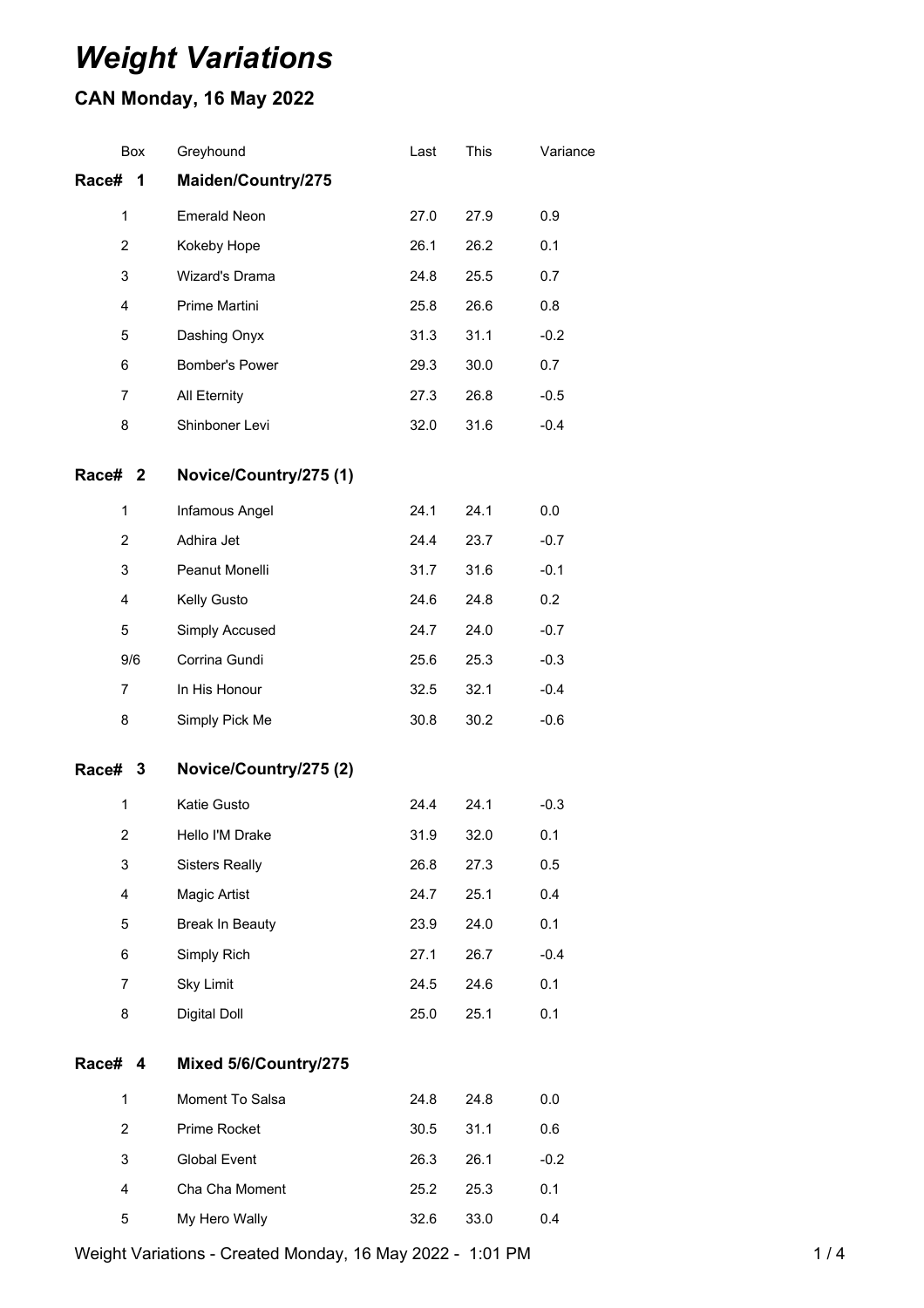#### **CAN Monday, 16 May 2022**

| Box            | Greyhound               | Last | <b>This</b> | Variance |
|----------------|-------------------------|------|-------------|----------|
| 6              | Slick Langer            | 29.0 | 29.0        | 0.0      |
| 7              | Holly Keeping           | 27.7 | 27.5        | $-0.2$   |
| 8              | <b>Whippy Demon</b>     | 29.6 | 29.4        | $-0.2$   |
| Race# 5        | Grade 6/Country/275 (1) |      |             |          |
| 1              | Joanna Keeping          | 30.0 | 29.9        | $-0.1$   |
| $\overline{2}$ | <b>Finest Moment</b>    | 27.2 | 27.3        | 0.1      |
| 3              | Really Jayell           | 27.3 | 27.0        | $-0.3$   |
| 10/4           | Spolly Bear             | 28.4 | 28.2        | $-0.2$   |
| 5              | Cayden Bale             | 27.8 | 26.7        | $-1.1$   |
| 6              | Black Imani             | 29.3 | 29.1        | $-0.2$   |
| $\overline{7}$ | Angry Eyes              | 25.1 | 25.3        | 0.2      |
| 8              | Elsie Tux               | 29.1 | 28.9        | $-0.2$   |
| Race#<br>6     | Mixed 5/6/Country/380   |      |             |          |
| 1              | Maximum Sarah           | 26.5 | 26.6        | 0.1      |
| 3              | West On Floyd           | 31.3 | 31.2        | $-0.1$   |
| 4              | Comet Bay Katie         | 28.0 | 28.1        | 0.1      |
| 5              | Polly Gray              | 26.4 | 26.5        | 0.1      |
| 6              | Winklee Magic           | 24.9 | 24.8        | $-0.1$   |
| 10/7           | Kiki Tonic              | 26.3 | 26.3        | 0.0      |
| 8              | Moment To Waltz         | 26.3 | 26.7        | 0.4      |
| Race#<br>7     | Grade 6/Country/275 (2) |      |             |          |
| 1              | Wild Tony               | 35.4 | 35.2        | $-0.2$   |
| $\overline{2}$ | Kingsbrae Huxley        | 30.4 | 30.0        | $-0.4$   |
| 3              | Dance To Forget         | 27.4 | 27.8        | 0.4      |
| 4              | Simply Whatever         | 31.6 | 31.0        | $-0.6$   |
| 5              | Quick Tin               | 27.4 | 27.2        | $-0.2$   |
| $\overline{7}$ | Beach Monelli           | 23.9 | 24.2        | 0.3      |
| Race#<br>8     | Mixed 5/6/Country/520   |      |             |          |
| 1              | West On Murphy          | 33.8 | 31.8        | $-2.0$   |
| $\overline{2}$ | Wise Suffolk            | 27.8 | 27.7        | $-0.1$   |
| 4              | Molfetta Snow           | 31.6 | 31.5        | $-0.1$   |
| 5              | Fired Up Karl           | 36.3 | 36.5        | 0.2      |
| $\overline{7}$ | Lil Miss Olive          | 27.7 | 27.9        | 0.2      |
| 8              | Major Sacrifice         | 29.4 | 28.9        | $-0.5$   |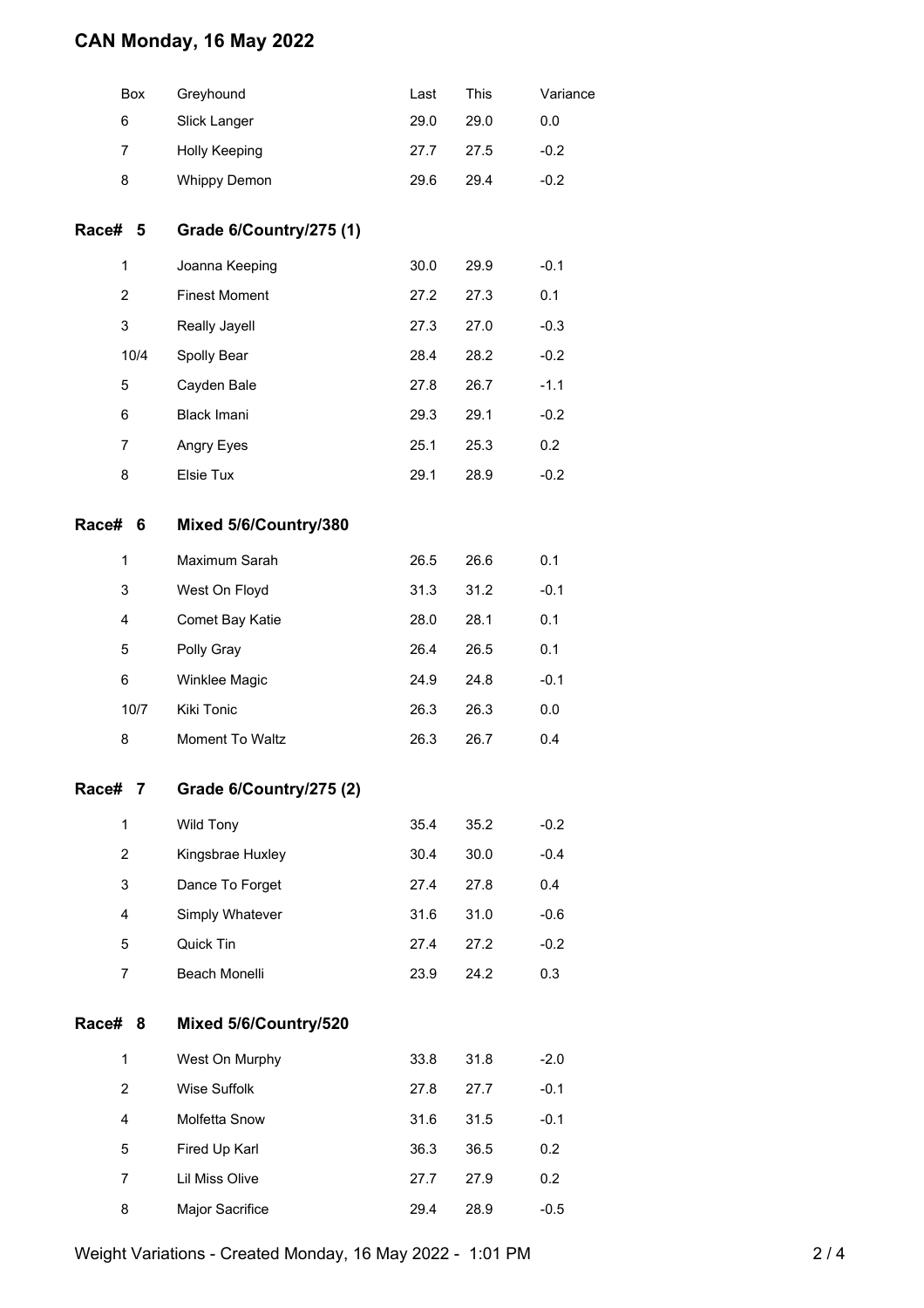### **CAN Monday, 16 May 2022**

| Box             |                | Greyhound                    | Last | This | Variance |
|-----------------|----------------|------------------------------|------|------|----------|
| Race# 9         |                | Grade 6/Country/380          |      |      |          |
|                 | 1              | Voulez Monelli               | 22.8 | 23.4 | 0.6      |
|                 | $\overline{2}$ | Penny Heist                  | 26.8 | 27.1 | 0.3      |
| 3               |                | Lilly Can Browse             | 24.2 | 24.3 | 0.1      |
|                 | 4              | Tap Out Gough                | 29.4 | 29.7 | 0.3      |
| 5               |                | Monagrillo                   | 35.3 | 35.7 | 0.4      |
| 6               |                | <b>Missy</b>                 | 24.0 | 23.7 | $-0.3$   |
| 7<br>8          |                | Hello I'M Texas              | 31.9 | 32.2 | 0.3      |
|                 |                | Rage On Luka                 | 31.6 | 31.6 | 0.0      |
| <b>Race# 10</b> |                | Free For All (s)/Country/275 |      |      |          |
|                 | 1              | Curium                       | 28.4 | 28.8 | 0.4      |
|                 | 2              | Winsome Mia                  | 28.2 | 27.9 | $-0.3$   |
|                 | 3              | Aaron Keeping                | 31.9 | 31.9 | 0.0      |
|                 | $\overline{4}$ | Fast Food Junkie             | 31.3 | 31.5 | 0.2      |
|                 | 5              | Lady Day Star                | 24.7 | 24.5 | $-0.2$   |
|                 | 6              | Roll Out                     | 28.9 | 28.7 | $-0.2$   |
|                 | 7              | Dancing Fun                  | 28.2 | 28.3 | 0.1      |
|                 | 8              | Kingsbrae Kenzie             | 28.3 | 28.2 | $-0.1$   |
| <b>Race#11</b>  |                | Mixed 3/4/Country/520        |      |      |          |
|                 | 1              | <b>Bravo Monelli</b>         | 32.9 | 33.3 | 0.4      |
|                 | 2              | Rippin' Sheen                | 31.4 | 31.6 | 0.2      |
|                 | 4              | Fire Cloud                   | 33.1 | 32.6 | $-0.5$   |
|                 | 5              | Manzu                        | 30.6 | 30.9 | 0.3      |
|                 | 7              | Elite Weapon                 | 26.8 | 27.0 | 0.2      |
|                 | 8              | Smooth Move                  | 25.7 | 25.4 | $-0.3$   |
| <b>Race# 12</b> |                | Mixed 4/5/Country/275        |      |      |          |
|                 | 1              | Lektra Sarah                 | 24.9 | 25.0 | 0.1      |
|                 | 2              | Minotaur Tux                 | 36.5 | 35.6 | $-0.9$   |
|                 | 3              | Ace Chase                    | 29.9 | 29.9 | 0.0      |
|                 | 10/4           | Tuta Bye Bye                 | 25.3 | 25.3 | 0.0      |
|                 | 5              | <b>Blaxland Miss</b>         | 25.1 | 25.2 | 0.1      |
|                 | 6              | Nitro Jack                   | 32.0 | 31.9 | $-0.1$   |
|                 | 7              | Fernando's Luck              | 26.2 | 26.2 | 0.0      |
|                 | 8              | Super Flyer                  | 31.9 | 32.1 | 0.2      |